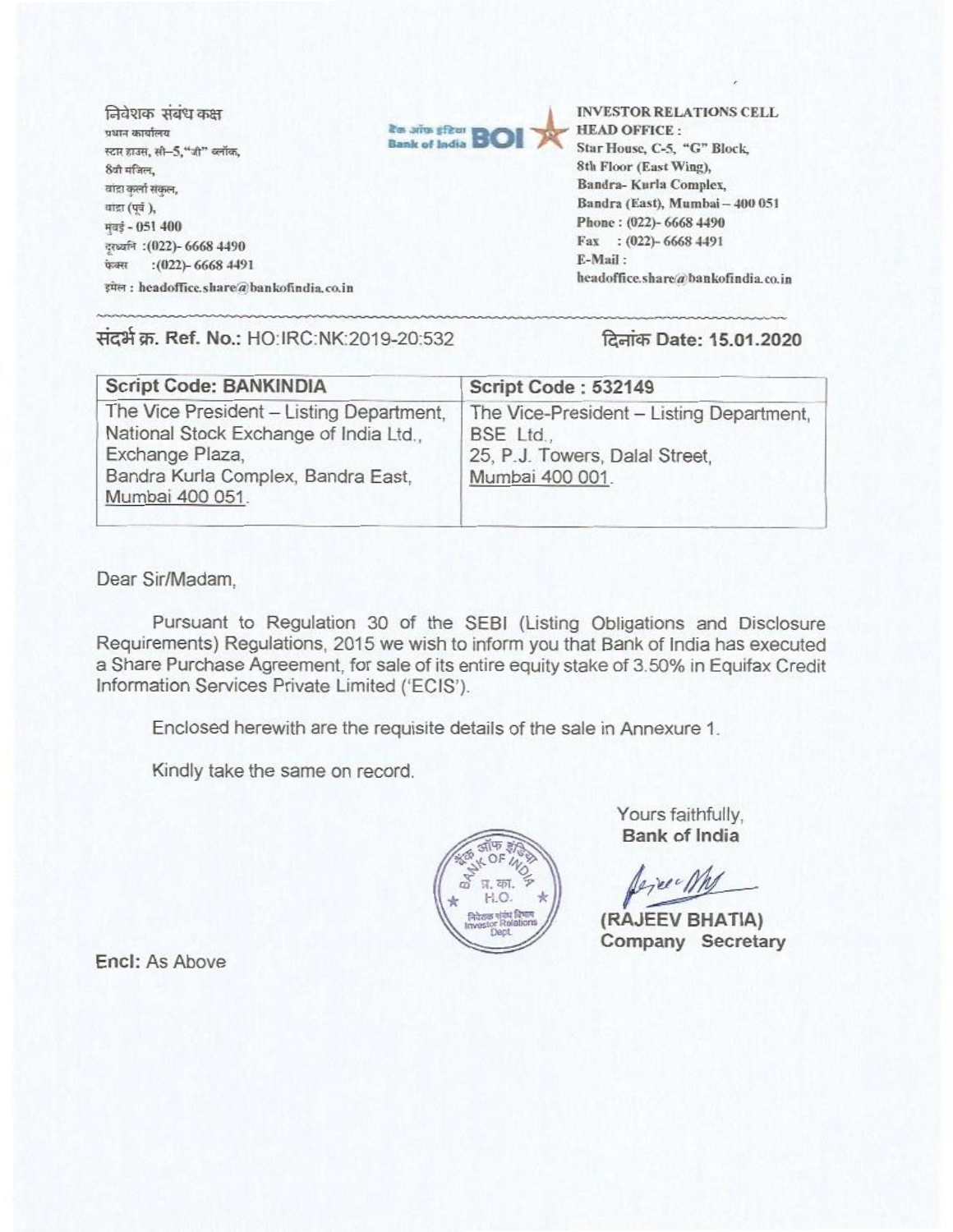.untr.<br>Eank of India **BOI** 

Annexure 1

Given below are the requisite details of the sale:

| 1) Name of the target entity, details<br>in brief such as size, turnover<br>etc.                                                                                                                                           | Equifax Credit Information Services Private<br>Limited ('ECIS')                                                                                                                  |  |  |
|----------------------------------------------------------------------------------------------------------------------------------------------------------------------------------------------------------------------------|----------------------------------------------------------------------------------------------------------------------------------------------------------------------------------|--|--|
|                                                                                                                                                                                                                            | Networth as of 31 <sup>st</sup> March, 2019 : Rs. 45.02<br>crore<br>Turnover for FY 2019 : Rs. 50.83 crore (Total<br>income)                                                     |  |  |
| 2) Whether the transaction would<br>related<br>fall<br>within<br>party<br>transactions? If yes, whether the<br>same is done at "arms length"                                                                               | No                                                                                                                                                                               |  |  |
| 3) Whether the promoter/<br>promoter group/group<br>companies have any interest in<br>the entity being acquired?. If<br>yes, nature of interest and<br>details thereof.                                                    | N.A                                                                                                                                                                              |  |  |
| 4) Industry to which the entity<br>being acquired belongs;                                                                                                                                                                 | ECIS is a Credit Information Company (CIC)<br>and provides various credit information services<br>in accordance with the Credit Information<br>Companies (Regulation) Act, 2005. |  |  |
| 5) Objects and effects of<br>transaction (including but not<br>limited to, disclosure of reasons<br>for acquisition of target entity, if<br>its business is outside the main<br>line of business of the listed<br>entity); | Divestment of entire equity stake of 3.50% held<br>by Bank of India.                                                                                                             |  |  |
| 6) Brief details of any<br>governmental or regulatory<br>approvals required for the<br>acquisition                                                                                                                         | The transaction is subject to regulatory<br>approvals as per the terms of the share<br>purchase agreement.                                                                       |  |  |
| 7) Indicative time period for<br>completion of the transaction                                                                                                                                                             | Q4FY2020                                                                                                                                                                         |  |  |
| 8) Nature of consideration and<br>details of the same                                                                                                                                                                      | Cash consideration computed as Sale Shares<br>multiplied by Sale Price per Share                                                                                                 |  |  |

force M